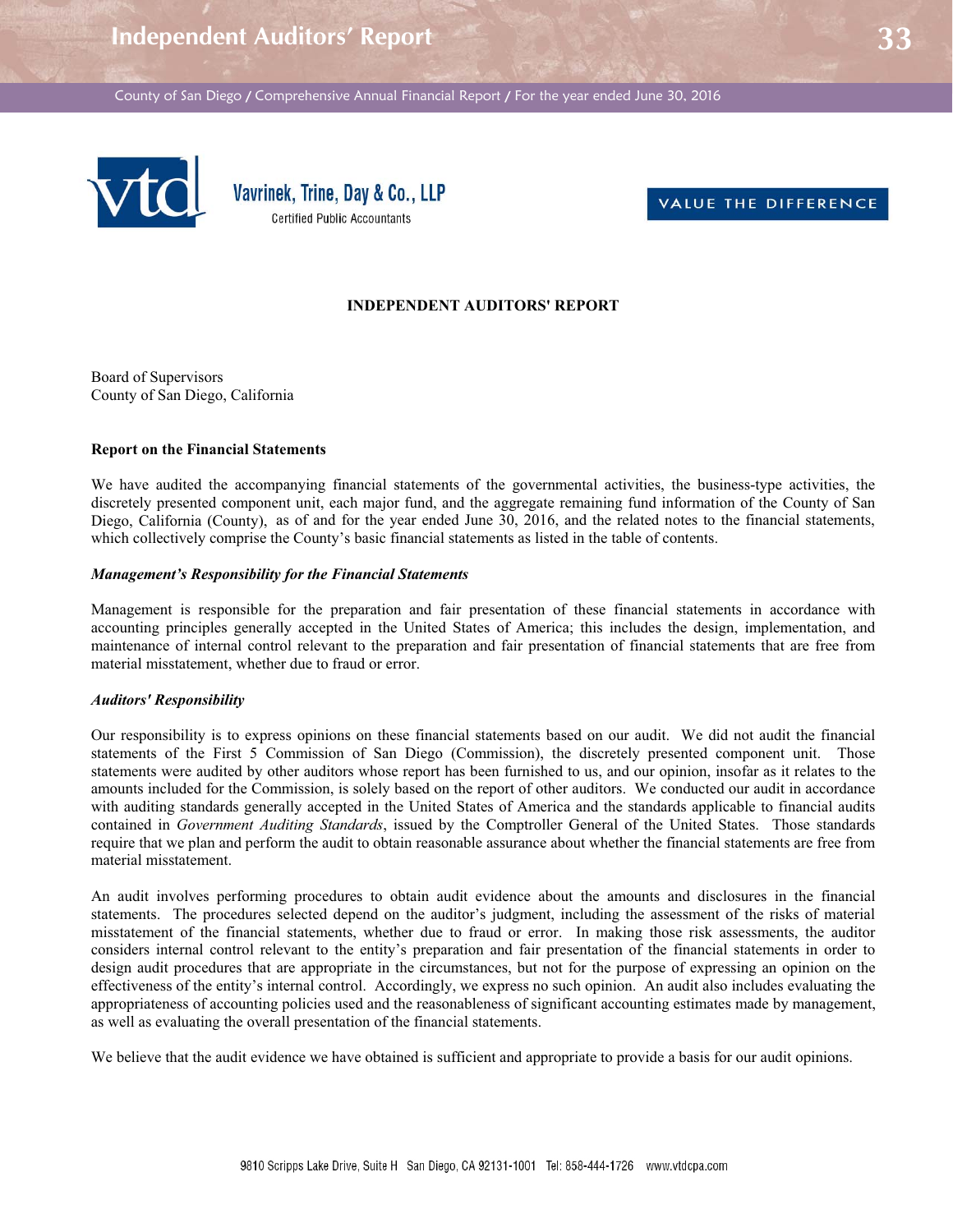## *Opinions*

In our opinion, based on our audit and the report of other auditors, the financial statements referred to above present fairly, in all material respects, the respective financial position of the governmental activities, the business-type activities, the discretely presented component unit, each major fund, and the aggregate remaining fund information of the County, as of June 30, 2016, and the respective changes in financial position, and, where applicable, cash flows thereof for the year then ended in accordance with accounting principles generally accepted in the United States of America.

#### *Emphasis of Matter*

As described in Note 32 to the financial statements, the County adopted Governmental Accounting Standards Board (GASB) Statement No. 72, *Fair Value Measurement and Application*, and GASB Statement No. 82, *Pension Issues - an amendment of GASB Statements No. 67, No. 68, and No. 73*, effective July 1, 2015. Our opinion is not modified with respect to this matter.

## *Other Matters*

#### *Required Supplementary Information*

Accounting principles generally accepted in the United States of America require that the management's discussion and analysis on pages 36 through 56, the schedule of revenues, expenditures, and changes in fund balance - budget to actual for the General Fund, Public Safety Fund, and Tobacco Endowment Fund on pages 140 through 144, the schedules of the County's proportionate share of net pension liability and contributions on page 145, and related notes on page 146, be presented to supplement the basic financial statements. Such information, although not a part of the basic financial statements, is required by the Governmental Accounting Standards Board who considers it to be an essential part of financial reporting for placing the basic financial statements in an appropriate operational, economic, or historical context. We have applied certain limited procedures to the required supplementary information in accordance with auditing standards generally accepted in the United States of America, which consisted of inquiries of management about the methods of preparing the information and comparing the information for consistency with management's responses to our inquiries, the basic financial statements, and other knowledge we obtained during our audit of the basic financial statements. We do not express an opinion or provide any assurance on the information because the limited procedures do not provide us with sufficient evidence to express an opinion or provide any assurance.

## *Other Information*

Our audit was conducted for the purpose of forming opinions on the financial statements that collectively comprise the County's basic financial statements. The introductory section, combining and individual fund financial statements and other supplementary information, and statistical section, are presented for purposes of additional analysis and are not a required part of the basic financial statements.

The combining and individual fund financial statements and other supplementary information are the responsibility of management and were derived from and relate directly to the underlying accounting and other records used to prepare the basic financial statements. Such information has been subjected to the auditing procedures applied in the audit of the basic financial statements and certain additional procedures, including comparing and reconciling such information directly to the underlying accounting and other records used to prepare the basic financial statements or to the basic financial statements themselves, and other additional procedures in accordance with auditing standards generally accepted in the United States of America. In our opinion, the combining and individual fund financial statements are fairly stated in all material respects in relation to the basic financial statements as a whole.

The introductory and statistical sections have not been subjected to the auditing procedures applied in the audit of the basic financial statements and, accordingly, we do not express an opinion or provide any assurance on them.